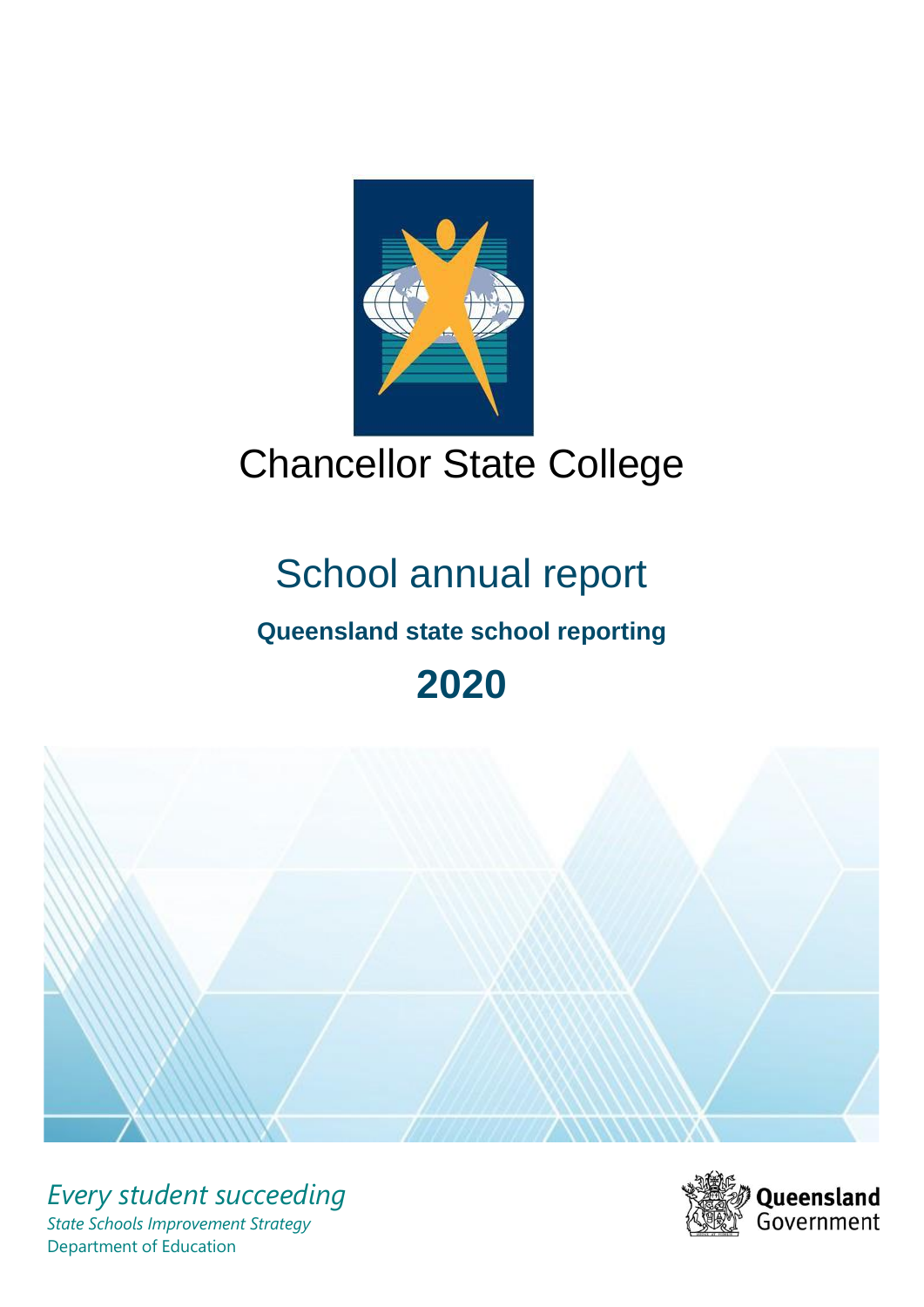**OFFICIAL – Public** Published as information source only. Public information used to create this report may not appear in this format in the public domain Please refer to disclaimer information.

#### **Contact details**

| <b>Postal Address</b> | PO Box 7066 Sippy Downs 4556     |
|-----------------------|----------------------------------|
| <b>Phone</b>          | (07) 5453 3222                   |
| Fax                   |                                  |
| <b>Email</b>          | principal@chancellorsc.eq.edu.au |
| Website               | https://chancellorsc.eq.edu.au   |

#### **Disclaimer**

The materials presented in this report are distributed by the Department of Education (the department) as an information source only. The information and data in this report is subject to change without notice.

The department makes no statements, representations, or warranties about the accuracy or completeness of, and you should not rely on, any information contained in this report.

The department disclaim all responsibility and all liability (including without limitation, liability in negligence) for all expenses, losses, damages and costs you might incur as a<br>result of the information in this report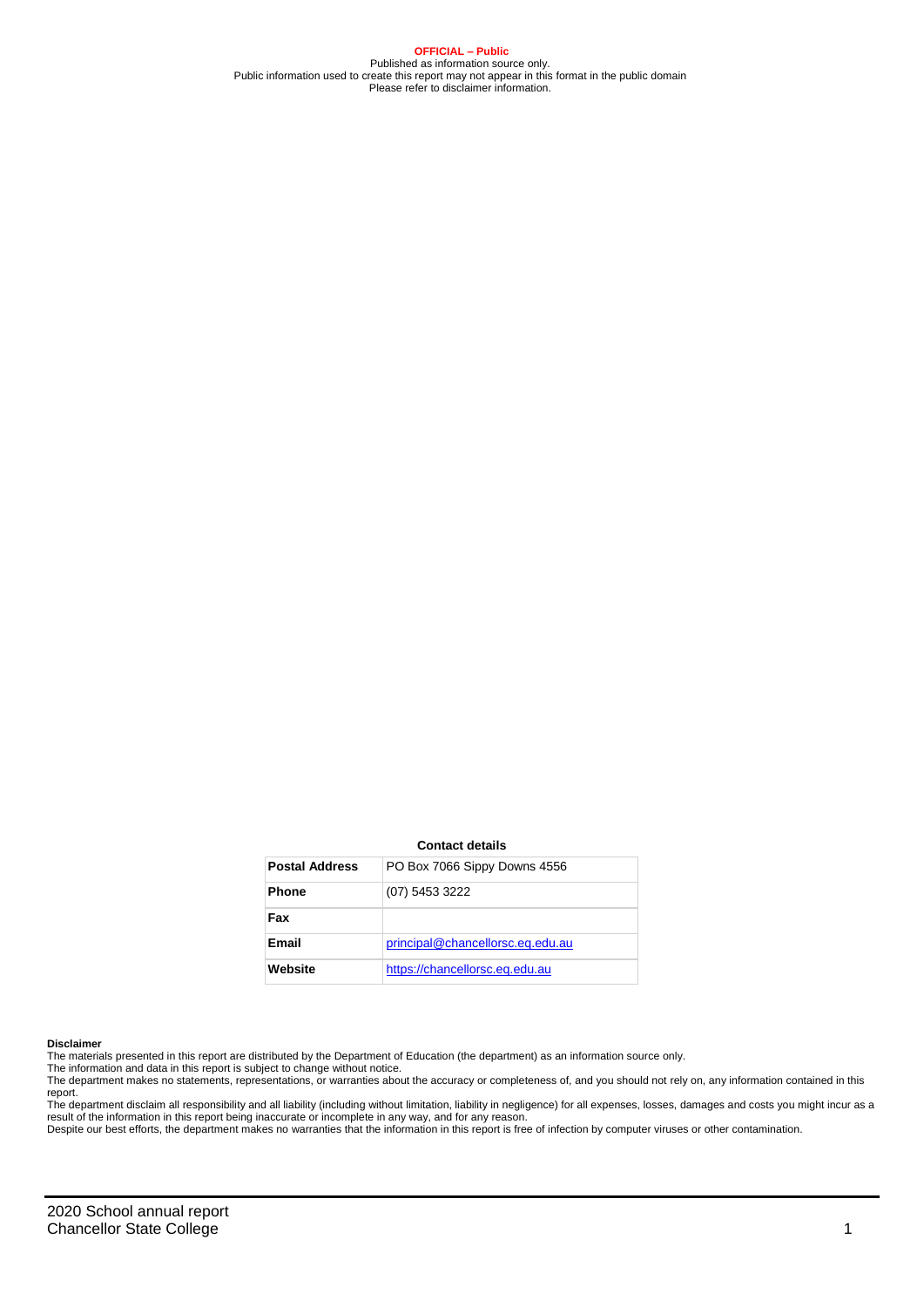| School context                   |                                                                                                                                                                                         |
|----------------------------------|-----------------------------------------------------------------------------------------------------------------------------------------------------------------------------------------|
| Coeducational or single sex      | Coeducational                                                                                                                                                                           |
| <b>Independent Public School</b> | Yes                                                                                                                                                                                     |
| Year levels offered in 2020      | Prep Year - Year 12                                                                                                                                                                     |
| <b>Webpages</b>                  | Additional information about Queensland state schools is located on the:<br>My School website<br>Queensland Government data website<br>Queensland Government schools directory website. |

# **Characteristics of the student body**

## **Student enrolments**

#### **Table 1: Student enrolments by year level**

|                   |       | February |       |       | <b>August</b> |       |
|-------------------|-------|----------|-------|-------|---------------|-------|
| <b>Year Level</b> | 2018  | 2019     | 2020  | 2018  | 2019          | 2020  |
| <b>Prep Year</b>  | 120   | 135      | 148   | 123   | 138           | 149   |
| Year 1            | 120   | 134      | 144   | 125   | 137           | 146   |
| Year 2            | 144   | 144      | 142   | 151   | 151           | 150   |
| Year <sub>3</sub> | 143   | 166      | 159   | 146   | 166           | 158   |
| Year 4            | 150   | 164      | 175   | 157   | 170           | 175   |
| Year 5            | 162   | 173      | 177   | 167   | 172           | 184   |
| Year <sub>6</sub> | 186   | 183      | 185   | 185   | 181           | 188   |
| Year 7            | 374   | 376      | 355   | 374   | 380           | 358   |
| Year <sub>8</sub> | 338   | 387      | 382   | 338   | 390           | 387   |
| Year 9            | 380   | 365      | 391   | 373   | 374           | 390   |
| Year 10           | 322   | 381      | 357   | 329   | 366           | 352   |
| Year 11           | 223   | 326      | 342   | 227   | 313           | 332   |
| Year 12           | 310   | 198      | 289   | 280   | 186           | 270   |
| <b>Total</b>      | 2,972 | 3,132    | 3,246 | 2,975 | 3,124         | 3,239 |

Notes

1. Student counts include headcount of all full- and part-time students at the school.

## **Average class sizes**

### **Table 2: Average class size information for each phase of schooling**

| <b>Year Levels</b> | 2018 | 2019 | 2020 |
|--------------------|------|------|------|
| Prep - Year 3      | 24   | 24   | 24   |
| Year 4 – Year 6    | 25   | 28   | 26   |
| Year 7 – Year 10   | 24   | 24   | 24   |
| Year 11 - Year 12  | 19   | 1 Q  |      |

Notes

1. Classes are measured against the target of 25 students per teacher in Prep to Year 3 and Years 11 to 12, and target of 28 students per teacher in Years 4 to 10. Where composite classes exist across cohorts (e.g. Year 3/4) the class size targets would be the lower cohort target.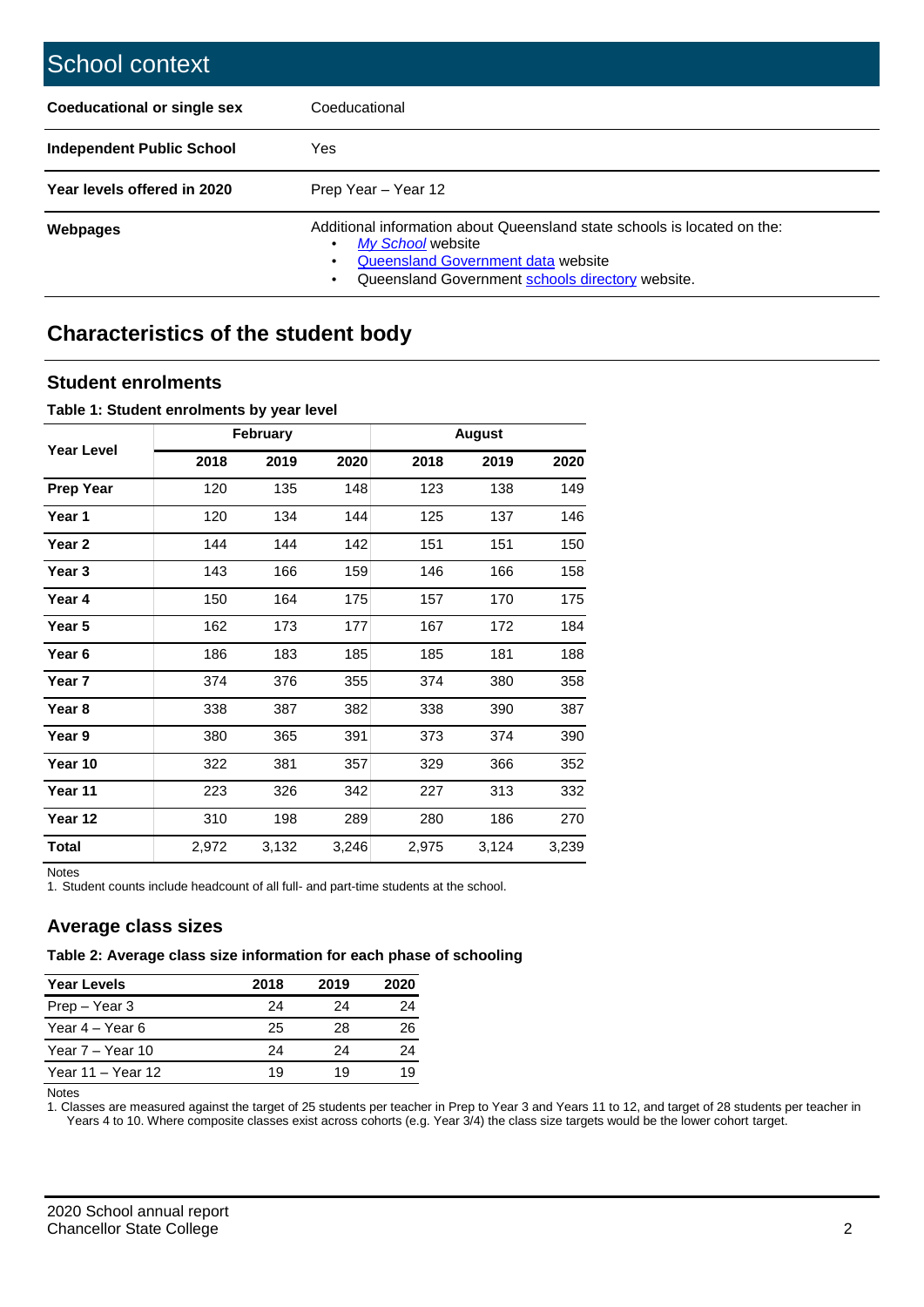## **Parent, student and staff satisfaction**

Tables 3–5 show selected items from the Parent/Caregiver, Student and Staff School Opinion Surveys. In response to the COVID-19 pandemic, the annual school opinion surveys of students, teachers and staff were not administered in 2020.

For state level information go to the *[School Opinion Survey](https://qed.qld.gov.au/publications/reports/statistics/schooling/schools/schoolopinionsurvey)* [webpage.](https://qed.qld.gov.au/publications/reports/statistics/schooling/schools/schoolopinionsurvey)

#### **Table 3: Parent/Caregiver Survey**

| Percentage of parents/caregivers who agree <sup>1</sup> that:                                               | 2018  | 2019  | 2020 |
|-------------------------------------------------------------------------------------------------------------|-------|-------|------|
| My child is getting a good education at this school.                                                        | 93.0% | 93.9% |      |
| This is a good school.                                                                                      | 92.9% | 93.8% |      |
| My child likes being at this school. <sup>2</sup>                                                           | 93.0% | 93.4% |      |
| My child feels safe at this school. <sup>2</sup>                                                            | 93.0% | 94.6% |      |
| My child's learning needs are being met at this school. <sup>2</sup>                                        | 90.7% | 90.2% |      |
| My child is making good progress at this school. <sup>2</sup>                                               | 91.6% | 90.3% |      |
| Teachers at this school expect my child to do his or her best. <sup>2</sup>                                 | 95.3% | 93.3% |      |
| Teachers at this school provide my child with useful feedback about his or her school<br>work. <sup>2</sup> | 92.0% | 89.5% |      |
| Teachers at this school motivate my child to learn. <sup>2</sup>                                            | 92.0% | 90.9% |      |
| Teachers at this school treat students fairly. <sup>2</sup>                                                 | 91.2% | 87.4% |      |
| I can talk to my child's teachers about my concerns. <sup>2</sup>                                           | 96.3% | 92.6% |      |
| This school works with me to support my child's learning. <sup>2</sup>                                      | 92.9% | 90.7% |      |
| This school takes parents' opinions seriously. <sup>2</sup>                                                 | 89.6% | 89.4% |      |
| Student behaviour is well managed at this school. <sup>2</sup>                                              | 84.5% | 84.0% |      |
| This school looks for ways to improve. <sup>2</sup>                                                         | 94.1% | 96.7% |      |
| This school is well maintained. <sup>2</sup>                                                                | 97.2% | 97.6% |      |

Notes

1. *Agree* represents the percentage of respondents who Somewhat Agree, Agree or Strongly Agree with the statement.

2. Nationally agreed parents/caregiver items.

3. DW = Data withheld to ensure confidentiality.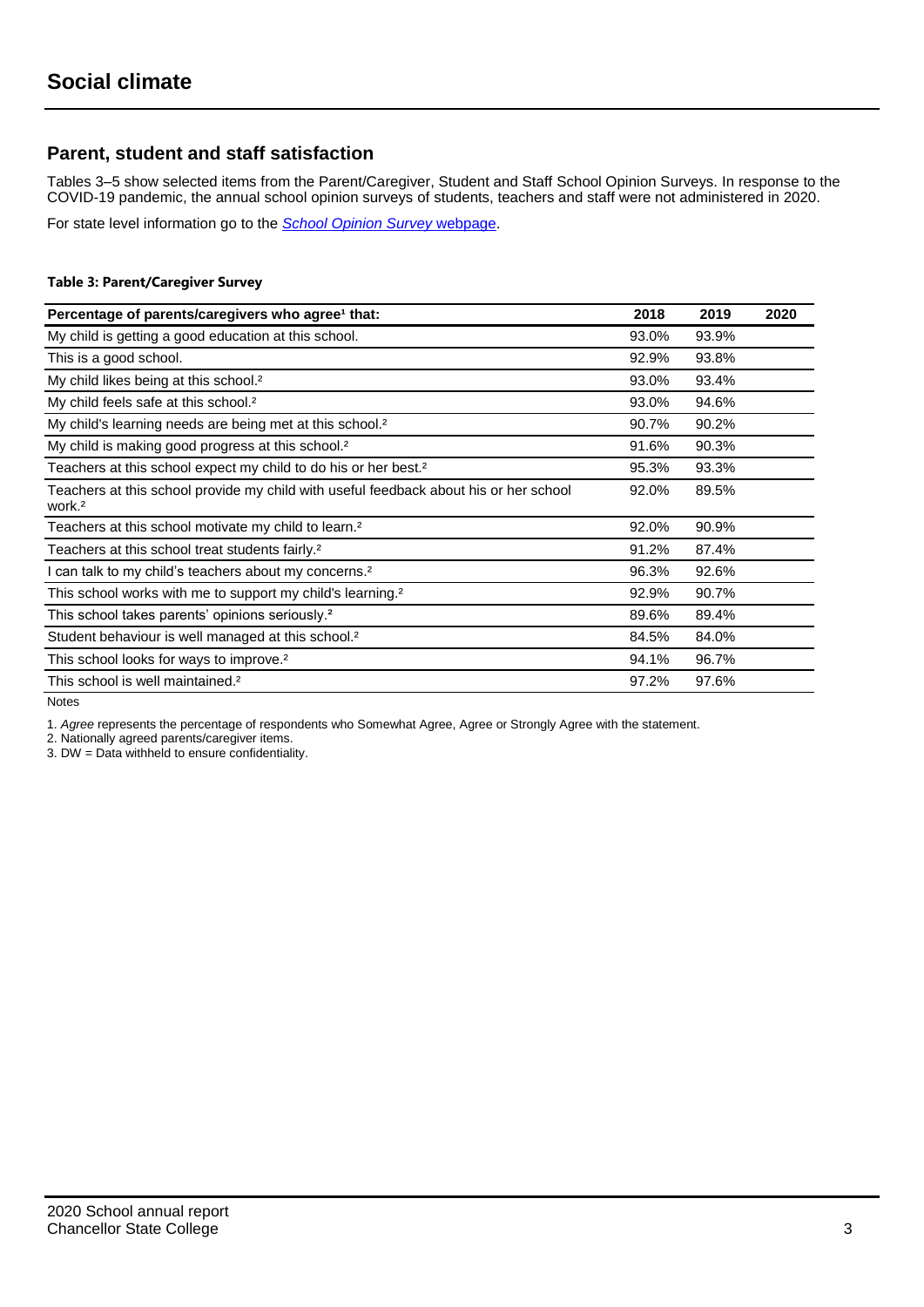#### **Table 4: Student Survey**

| Percentage of students who agree <sup>1</sup> that:                            | 2018  | 2019  | 2020 |
|--------------------------------------------------------------------------------|-------|-------|------|
| I am getting a good education at my school.                                    | 97.7% | 96.6% |      |
| I like being at my school. <sup>2</sup>                                        | 90.9% | 91.7% |      |
| I feel safe at my school. <sup>2</sup>                                         | 94.0% | 91.8% |      |
| My teachers motivate me to learn. <sup>2</sup>                                 | 90.3% | 96.1% |      |
| My teachers expect me to do my best. <sup>2</sup>                              | 97.2% | 97.4% |      |
| My teachers provide me with useful feedback about my school work. <sup>2</sup> | 92.7% | 95.6% |      |
| Teachers at my school treat students fairly. <sup>2</sup>                      | 83.8% | 83.0% |      |
| I can talk to my teachers about my concerns. <sup>2</sup>                      | 80.7% | 82.9% |      |
| My school takes students' opinions seriously. <sup>2</sup>                     | 85.9% | 81.6% |      |
| Student behaviour is well managed at my school. <sup>2</sup>                   | 75.6% | 79.5% |      |
| My school looks for ways to improve. <sup>2</sup>                              | 97.2% | 94.8% |      |
| My school is well maintained. <sup>2</sup>                                     | 95.0% | 94.3% |      |
| My school gives me opportunities to do interesting things. <sup>2</sup>        | 94.5% | 96.1% |      |

Notes

1. *Agree* represents the percentage of respondents who Somewhat Agree, Agree or Strongly Agree with the statement.

2. Nationally agreed student items.

3. DW = Data withheld to ensure confidentiality.

#### **Table 5: Staff Survey**

| Percentage of staff who agree <sup>1</sup> that:                                                            | 2018  | 2019  | 2020 |
|-------------------------------------------------------------------------------------------------------------|-------|-------|------|
| I enjoy working at this school.                                                                             | 98.4% | 98.4% |      |
| I feel this school is a safe place in which to work.                                                        | 98.9% | 98.4% |      |
| I receive useful feedback about my work at this school.                                                     | 91.4% | 90.2% |      |
| I feel confident embedding Aboriginal and Torres Strait Islander perspectives across the<br>learning areas. | 88.7% | 87.5% |      |
| Students are treated fairly at this school.                                                                 | 98.4% | 97.8% |      |
| Student behaviour is well managed at this school.                                                           | 89.8% | 92.9% |      |
| Staff are well supported at this school.                                                                    | 90.9% | 89.1% |      |
| This school takes staff opinions seriously.                                                                 | 89.1% | 91.1% |      |
| This school looks for ways to improve.                                                                      | 99.5% | 96.7% |      |
| This school is well maintained.                                                                             | 98.4% | 96.1% |      |
| This school gives me opportunities to do interesting things.                                                | 91.9% | 90.6% |      |

Notes

1. *Agree* represents the percentage of respondents who Somewhat Agree, Agree or Strongly Agree with the statement.

2. DW = Data withheld to ensure confidentiality.

## **Description of how this school manages non-attendance**

Queensland state schools manage non-attendance in line with the Queensland Department of Education procedures: *[Managing Student Absences and Enforcing Enrolment and Attendance at State Schools](https://ppr.qed.qld.gov.au/pp/managing-student-absences-and-enforcing-enrolment-and-attendance-at-state-schools-procedure)*; and *[Roll Marking in State Schools,](https://ppr.qed.qld.gov.au/pp/roll-marking-in-state-schools-procedure)* which outline processes for managing and recording student attendance and absenteeism.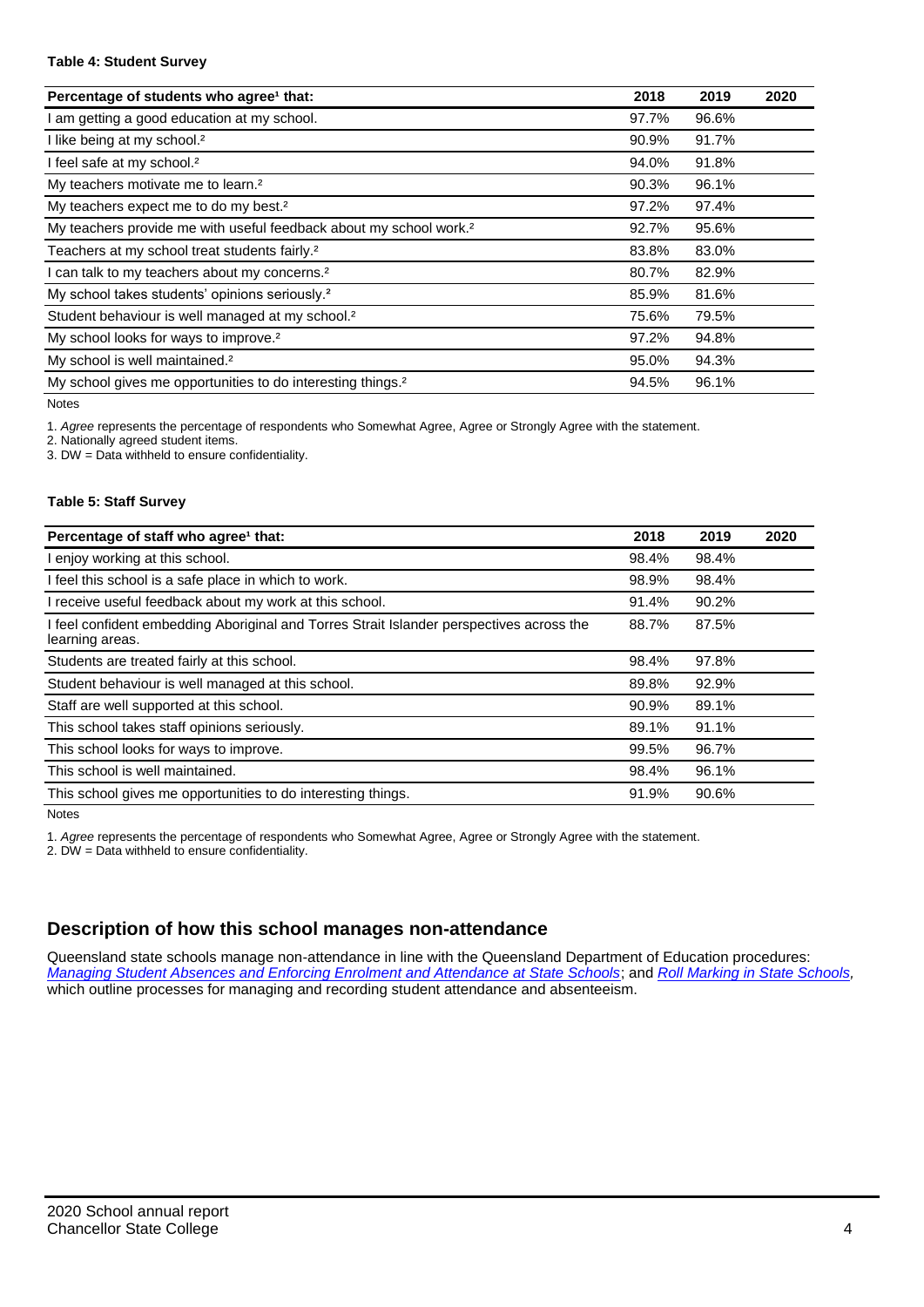## **School disciplinary absences**

#### **Table 6: Count of school disciplinary absences at this school**

| Type of school disciplinary absence | 2018 | 2019 | 2020 |
|-------------------------------------|------|------|------|
| <b>Short Suspension</b>             | 236  | 210  | 235  |
| Long Suspension                     | 3    |      | 6    |
| Exclusion                           | 0    |      | 3    |
| Cancellation                        |      |      |      |
| Total                               | 240  | 218  | 245  |

#### Notes

1. School disciplinary absence (SDA) data is a total of short suspensions (1–10 days), long suspensions (11–20 days), exclusions and cancellations. 2. The number of SDAs is not the number of students who received an SDA as one student may be suspended several times in a school year. Each time a student is suspended it is recorded as an additional SDA. The data does not reflect the outcomes of appeal decisions.

3. 2020 data was impacted by the COVID-19 health emergency. There were significantly fewer SDAs during the home-based learning period (the first five weeks of Term 2) compared to previous years.

# **School funding**

## **School income broken down by funding source**

School income, reported by financial year accounting cycle using standardised national methodologies and broken down by funding source is available via the *[My School](http://www.myschool.edu.au/)* website.

### *How to access our income details*

- 1. Click on the *My School* link [http://www.myschool.edu.au/.](http://www.myschool.edu.au/)
- 2. Enter the school name or suburb of the school you wish to search.

| Search by school name or suburb | <b>School sector</b> | <b>School type</b><br>$\overline{\phantom{a}}$ | <b>State</b> |  |
|---------------------------------|----------------------|------------------------------------------------|--------------|--|
|                                 |                      |                                                |              |  |

3. Click on *View School Profile* to access the school's profile.



4. Click on *Finances* and select the appropriate year to view school financial information.

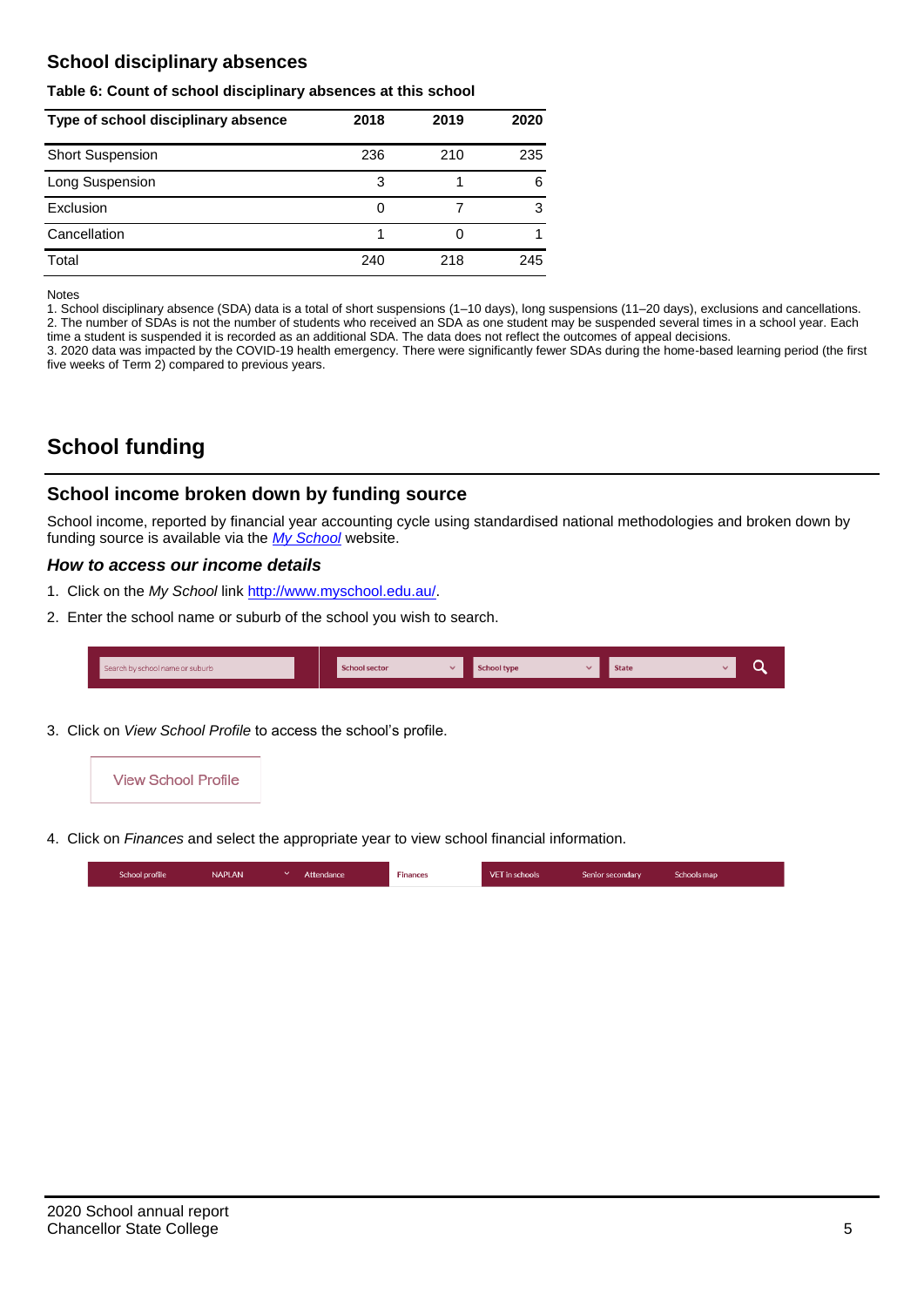# **Teacher standards and qualifications**

The *Teacher registration eligibility requirements: Policy* (p.1) states:

To be eligible for registration, a person must satisfy the Queensland College of Teachers (QCT) that they meet requirements regarding qualification and experience, or have otherwise met the requirements of the *Australian Professional Standards for Teachers* (APST). A person must also satisfy the QCT that they are suitable to teach and meet English language proficiency requirements. All these requirements are specified in the Act and the *Education (Queensland College of Teachers) Regulation 2005* (the Regulation).

The qualifications required for teacher registration are successful completion of either -

- (a) a four-year initial teacher education program including teacher education studies of at least one year (e.g. a Bachelor of Education, or a double Bachelor degree in Science and Teaching) or
- (b) a one-year graduate initial teacher education program following a degree (e.g. a one-year Graduate Diploma of Education (Secondary) after a three-year Bachelor degree) or
- (c) another course of teacher education that the QCT is reasonably satisfied is the equivalent of (a) or (b). These are considered on a case-by-case basis.

For more information, please refer to the following link:

• <https://www.qct.edu.au/registration/qualifications>

# **Workforce composition**

## **Staff composition, including Indigenous staff**

### **Table 7: Workforce composition for this school**

|                    |      | <b>Teaching staff</b> |      | Non-teaching staff |      |      | Indigenous staff |      |      |  |
|--------------------|------|-----------------------|------|--------------------|------|------|------------------|------|------|--|
| <b>Description</b> | 2018 | 2019                  | 2020 | 2018               | 2019 | 2020 | 2018             | 2019 | 2020 |  |
| Headcount          | 228  | 241                   | 248  | 97                 | 98   | 105  | 10               |      | 10.  |  |
| <b>FTE</b>         | 210. | 221                   | 226  | 68                 | 70   | 75   |                  |      |      |  |

Notes

1. Teaching staff includes school leaders.<br>2. Indigenous refers to Aboriginal and Tor 2. Indigenous refers to Aboriginal and Torres Strait Islander people of Australia.<br>3. FTE = full-time equivalent

 $FTE = full-time equivalent$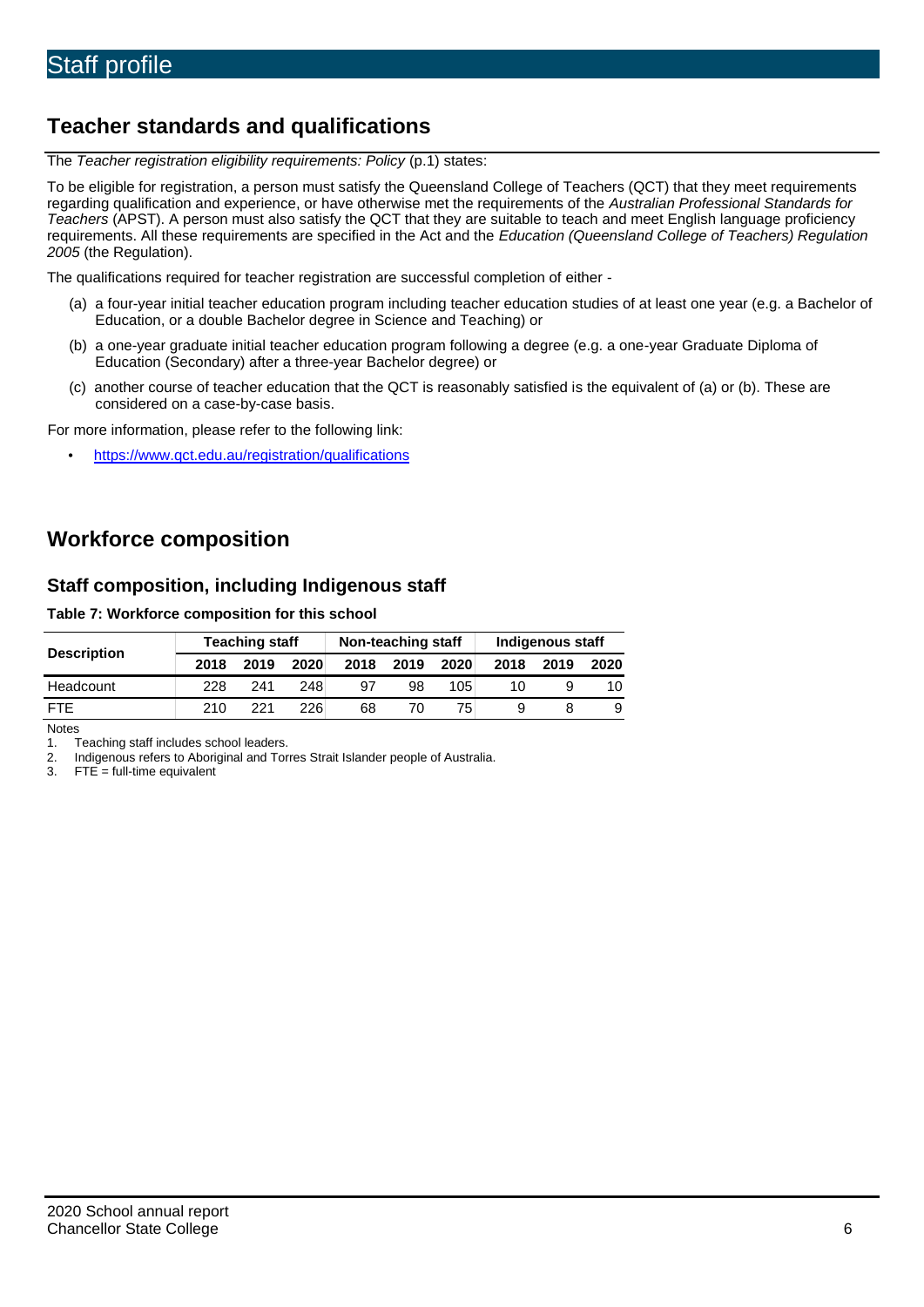# **Key student outcomes**

## **Student attendance**

Tables 8–9 show attendance rates at this school as percentages. In 2020, the COVID-19 health emergency affected student attendance in Queensland Government schools. Comparisons between 2020 and previous years' attendance data should not be made.

#### **Table 8: Overall student attendance at this school**

| <b>Description</b>                                  | 2018 | 2019 | 2020 |
|-----------------------------------------------------|------|------|------|
| Overall attendance rate for students at this school | 92%  | 91%  | 89%  |

Notes<br>1. Th

The student attendance rate is based on Semester 1 each year and is generated by dividing the total of full-days and part-days that students

attended, and comparing this to the total of all possible days for students to attend, expressed as a percentage.

2. Full-time students only.

#### **Table 9: Student attendance rates for each year level at this school**

| <b>Year Level</b> | 2018 | 2019 | 2020 |
|-------------------|------|------|------|
| Prep Year         | 95%  | 94%  | 90%  |
| Year 1            | 95%  | 93%  | 90%  |
| Year 2            | 94%  | 94%  | 89%  |
| Year <sub>3</sub> | 94%  | 95%  | 90%  |
| Year 4            | 94%  | 93%  | 90%  |
| Year <sub>5</sub> | 93%  | 93%  | 89%  |
| Year <sub>6</sub> | 94%  | 92%  | 90%  |
| Year <sub>7</sub> | 93%  | 92%  | 90%  |
| Year <sub>8</sub> | 90%  | 90%  | 89%  |
| Year 9            | 89%  | 88%  | 87%  |
| Year 10           | 90%  | 89%  | 86%  |
| Year 11           | 92%  | 91%  | 89%  |
| Year 12           | 91%  | 91%  | 89%  |

Notes

1. The student attendance rate is based on Semester 1 each year and is generated by dividing the total of full-days and part-days that students attended, and comparing this to the total of all possible days for students to attend, expressed as a percentage.

2. Full-time students only.<br>3. DW = Data withheld to

 $DW = Data$  withheld to ensure confidentiality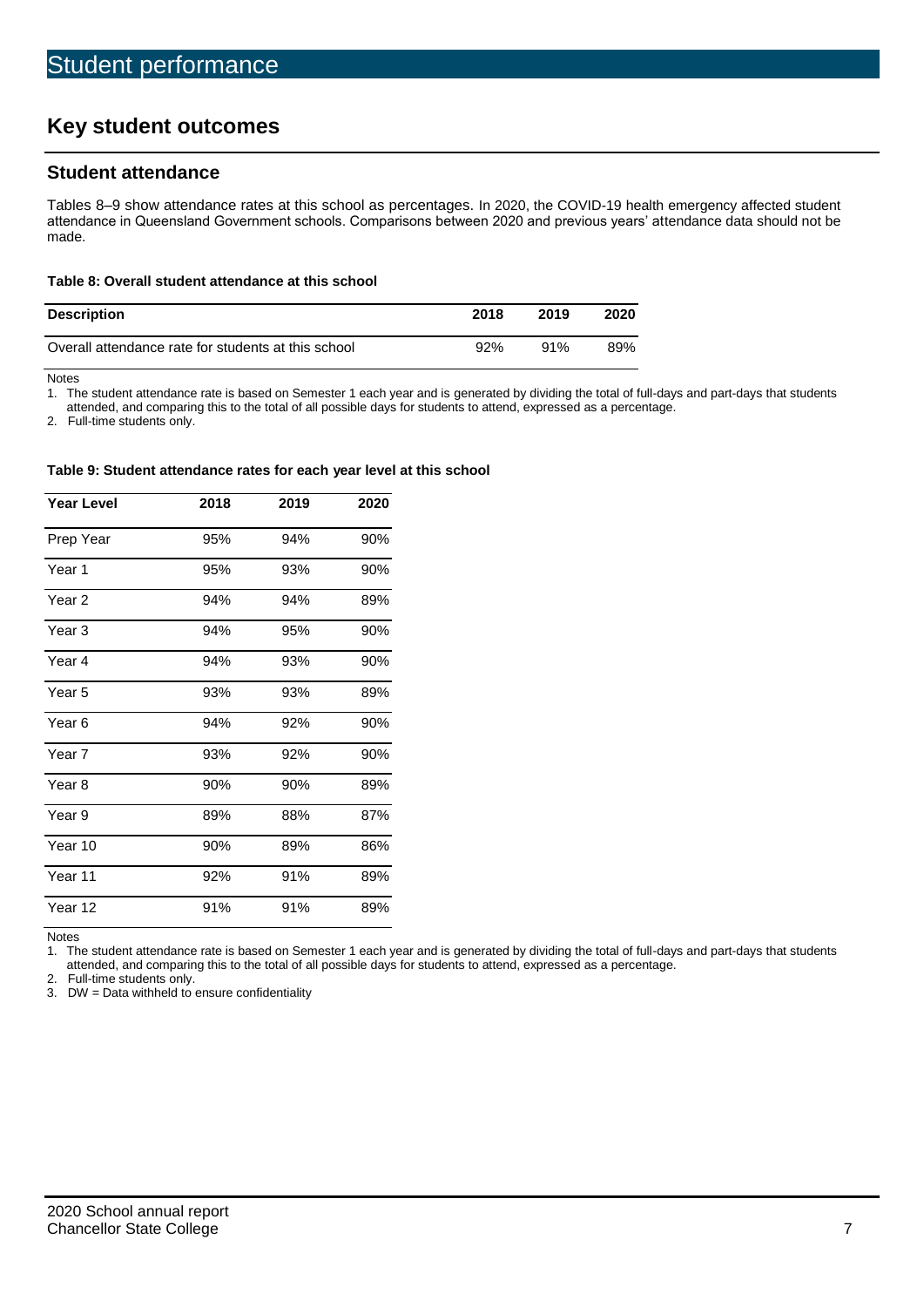# **NAPLAN**

Our reading, writing, spelling, grammar and punctuation, and numeracy results for the Years 3, 5, 7 and 9 NAPLAN tests are available via the *[My School](http://www.myschool.edu.au/)* website.

## *How to access our NAPLAN results*

- 1. Click on the *My School* link [http://www.myschool.edu.au/.](http://www.myschool.edu.au/)
- 2. Enter the school name or suburb of the school you wish to search.

| Search by school name or suburb | <b>School sector</b> | chool type | <b>State</b> |  |
|---------------------------------|----------------------|------------|--------------|--|
|                                 |                      |            |              |  |

3. Click on *View School Profile* of the appropriate school to access the school's profile.

|    | <b>View School Profile</b> |
|----|----------------------------|
| ~… | $\cdots$                   |

4. Click on *NAPLAN* and select a year to view school NAPLAN information.

| School profile | <b>NAPLAN</b> | Attendance | <b>Finances</b> | <b>VET</b> in schools | Senior secondary | Schools map |
|----------------|---------------|------------|-----------------|-----------------------|------------------|-------------|
|                |               |            |                 |                       |                  |             |

#### Notes

- 1. If you are unable to access the internet, please contact the school for a hard copy of the school's NAPLAN results.
- 2. The National Assessment Program Literacy and Numeracy [\(NAPLAN\)](http://www.nap.edu.au/naplan) is an annual assessment for students in Years 3, 5, 7 and 9.